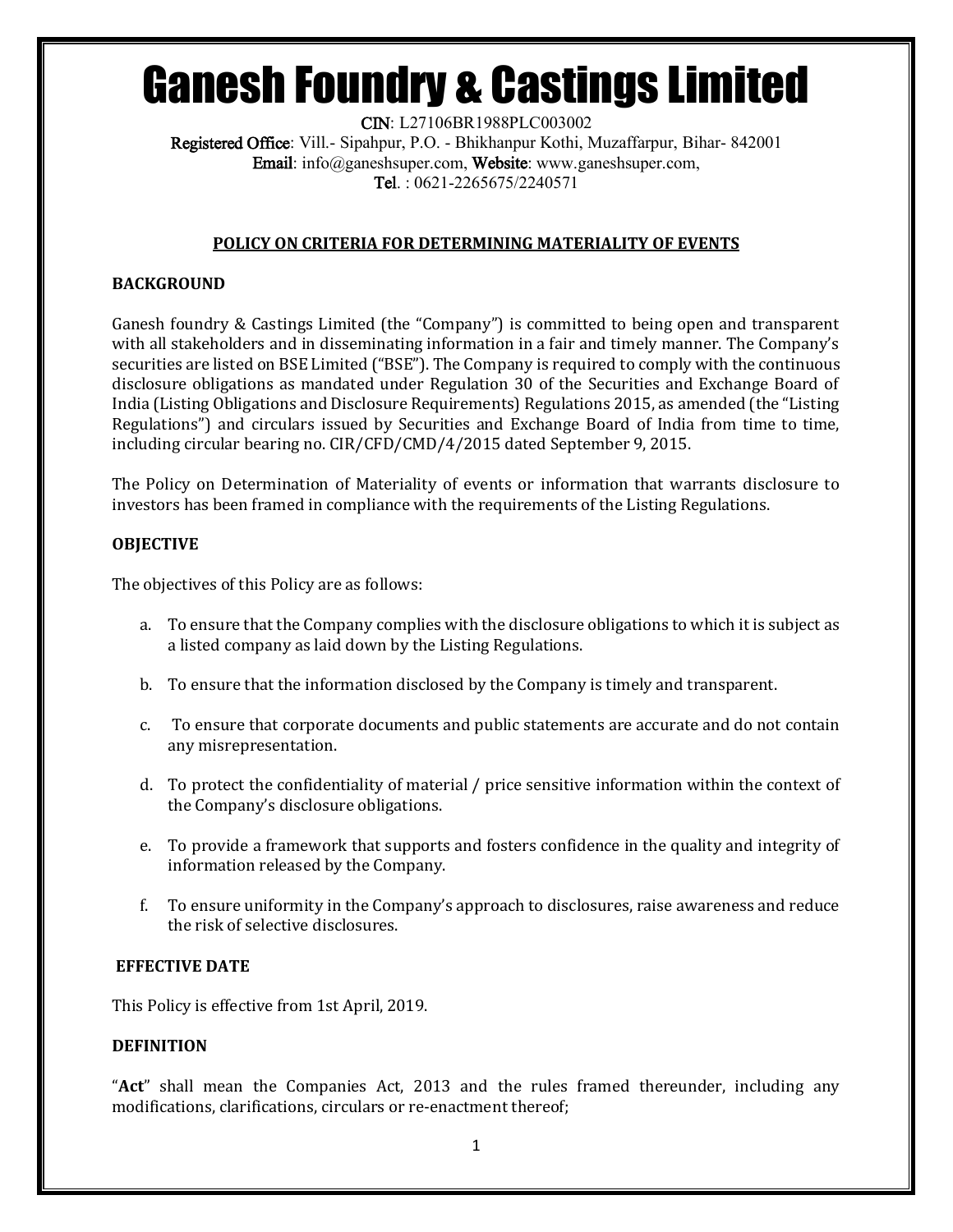CIN: L27106BR1988PLC003002 Registered Office: Vill.- Sipahpur, P.O. - Bhikhanpur Kothi, Muzaffarpur, Bihar- 842001 Email: info@ganeshsuper.com, Website: www.ganeshsuper.com, Tel. : 0621-2265675/2240571

"**Board of Directors**" or "**Board**" means the Board of Directors of Ganesh foundry & Castings Limited, as constituted from time to time;

"**Key Managerial Personnel**" means key managerial personnel as defined Section 2(51) of the Act;

"**Material Event**" or "**Material Information**" shall mean such event or information as set out in the annexures to this policy or Schedule or as may be determined in terms of Clause 4 of this Policy. In the Policy, the words, "material" and "materiality" shall be construed accordingly;

"**Policy**" means this Policy on criteria for determining Materiality of events or information and as may be amended from time to time;

"**Listing Regulations**" means the Securities and Exchange Board of India (Listing Obligations and Disclosure Requirements) Regulations, 2015 and the circulars issued thereunder, including any modifications, clarifications, circulars or re-enactment thereof;

"**Schedule**" means Schedule III of the Listing Regulations;

Any other term not defined herein shall have the same meaning as defined in the Act, the Listing Regulations, or any other applicable law or regulation to the extent applicable to the Company.

### **GUIDELINES FOR DETERMINING MATERIALITY OF EVENTS OR INFORMATION**

Materiality must be determined on a case to case basis depending on specific facts and circumstances relating to the information/event.

- a. Regulation 30 of the Listing Regulations mandates disclosure of all deemed material events to the stock exchanges. These events have been specified in Para A of Part A of Schedule III of the Listing Regulations and shall be disclosed as applicable from time-to time. These events are also listed in Annexure A to this Policy. These events will be disclosed as soon as reasonably possible and not later than twenty four hours from the occurrence of event or information except for events stated in item 4 of Annexure A which shall be disclosed within thirty minutes of the conclusion of the Board Meeting. In case the disclosure is made after twenty four hours of occurrence of the event or information, the rationale for the delay will be provided along with such disclosures.
- b. For disclosure of certain events (as specified in Para B of Part A of Schedule III) of the Listing Regulations, to the stock exchanges (as reproduced in Annexure B to this Policy) the following criteria shall be considered by the Board for determining whether the events are material or not:
- c. Where the omission of an event or information, is likely to result in:
- i. Discontinuity or alteration of event or information already available publicly or
- ii. A significant market reaction if the said omission came to light at a later date.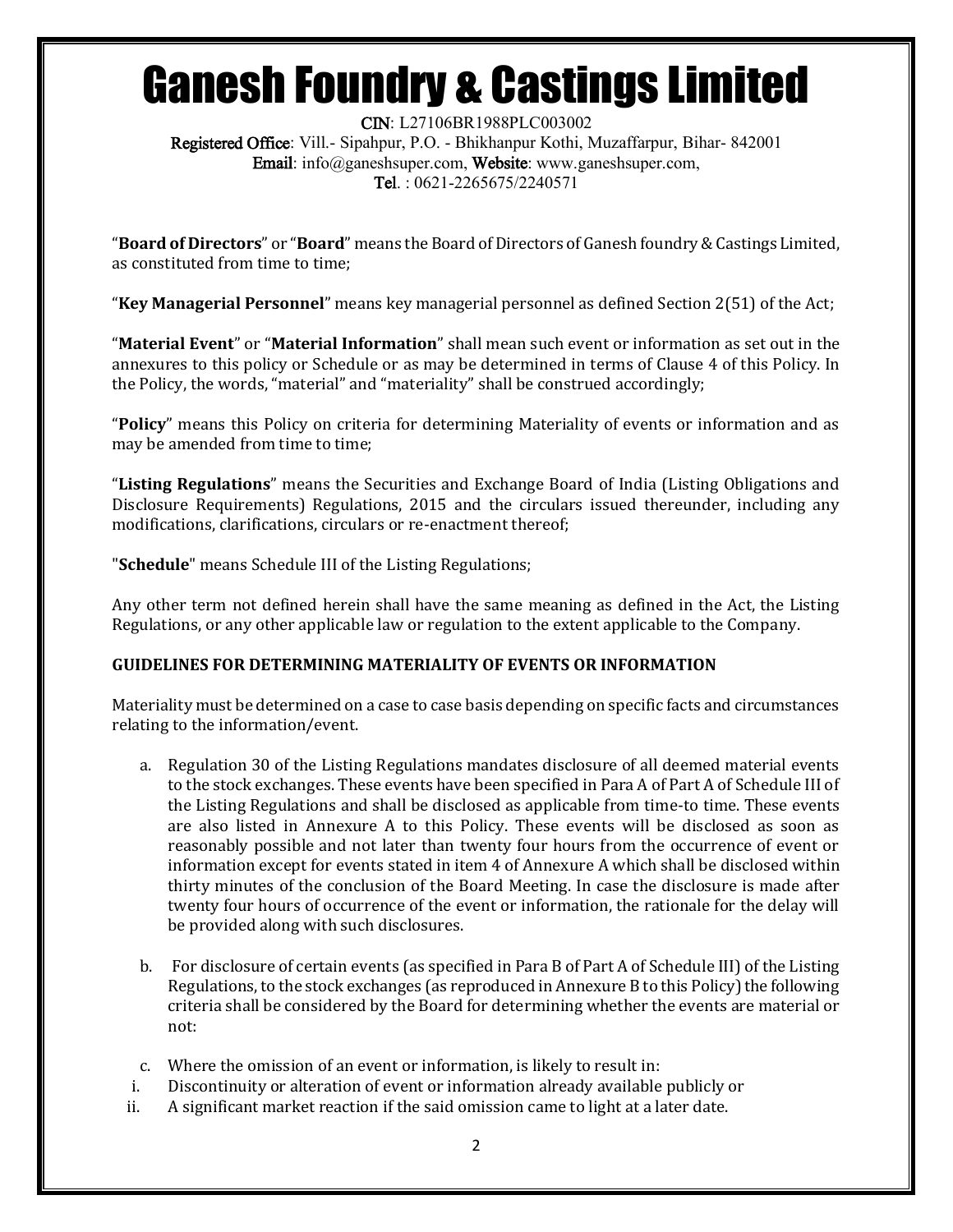CIN: L27106BR1988PLC003002 Registered Office: Vill.- Sipahpur, P.O. - Bhikhanpur Kothi, Muzaffarpur, Bihar- 842001 Email: info@ganeshsuper.com, Website: www.ganeshsuper.com, Tel. : 0621-2265675/2240571

This Policy shall also apply to the events to which neither Para A or Para B of Part A of Schedule III applies but have a material effect on the Company in the opinion of the Board of Directors of the Company.

### **DISCLOSURE PROCESS**

- 1. Any event purported to be reportable under Regulation 30 of the Listing Regulations shall be informed to the Managing Director / Chief Financial Officer / Company Secretary of the Company on an immediate basis with adequate supporting data/information to facilitate a prompt and appropriate disclosure. Any other event, even if not covered under the Listing Regulations but is potentially of price sensitive nature, must also be informed, for further evaluation to the Managing Director / Chief Financial Officer / Company Secretary.
- 2. The Chief Financial Officer / Company Secretary of the Company shall severally be responsible and authorized for ascertaining the materiality of events considering its nature and its disclosure after taking into consideration the various provisions of the Listing Regulations and this Policy.
- 3. After evaluation, any one of the above mentioned persons shall submit disclosure to the stock exchanges.
- 4. The Company shall use the electronic facilities provided by the Stock Exchanges for dissemination of the information and may subsequently disclose the same via other media, including the press release, website, etc.
- 5. Statutory timeframes for disclosure shall be adhered to. Delay, if any, should be sufficiently explained along with the disclosure.
- 6. Regular updates, where relevant, shall be made with relevant explanations.
- 7. All disclosures shall be available on the website of the Company for a period of 5 years.

### **AUTHORITY TO KEY MANAGERIAL PERSONNEL**

The Board of Directors of the Company have severally authorized the Chief Financial Officer and the Company Secretary & Compliance Officer of the Company (the "Authorized Persons") to determine Materiality of any event or information and ensure timely disclosures of the same are made to stock exchange(s), subject to the provisions of this Policy. The Authorized Persons are also empowered to seek appropriate counsel or guidance, as and when necessary, from other internal or external stakeholders as they may deem fit.

### **CONTACT DETAILS OF KEY MANAGERIAL PERSONNEL ARE AS UNDER:**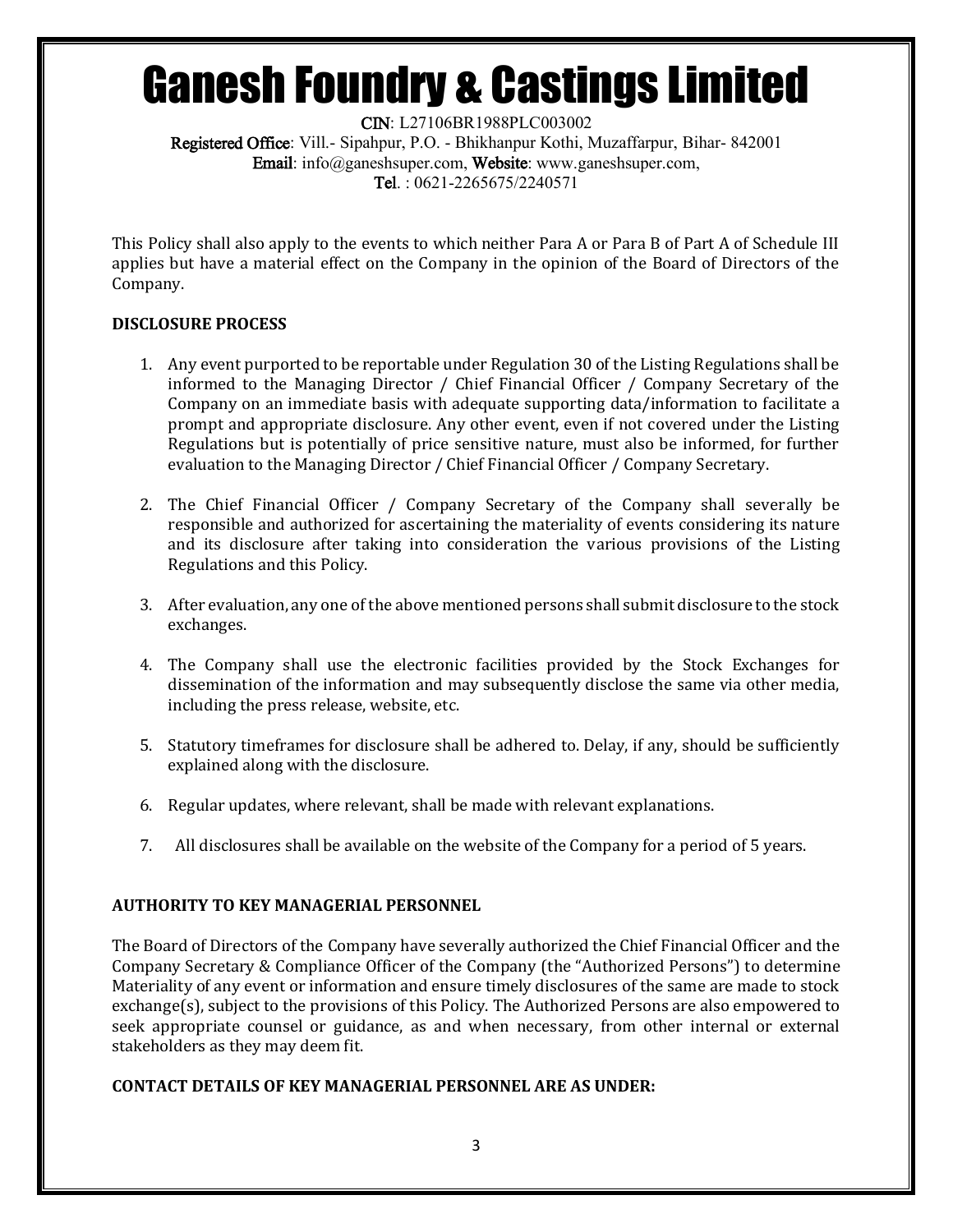CIN: L27106BR1988PLC003002

Registered Office: Vill.- Sipahpur, P.O. - Bhikhanpur Kothi, Muzaffarpur, Bihar- 842001 Email: info@ganeshsuper.com, Website: www.ganeshsuper.com, Tel. : 0621-2265675/2240571

| <b>Chief Financial Officer:</b>            | <b>Company Secretary</b>                   |
|--------------------------------------------|--------------------------------------------|
| Name: Mr. Apoorva Aditya                   | Name: Mrs. Monika Rathi                    |
| Designation: Head - Finance Department     | Designation: Company Secretary             |
| Address: Vill.- Sipahpur, P.O.- Bhikhanpur | Address: Vill.- Sipahpur, P.O.- Bhikhanpur |
| Kothi Muzaffarpur BR 842001 India.         | Kothi Muzaffarpur Br 842001 India.         |
| Tel.: 0621-2265675/2240571                 | Tel.: 0621-2265675/2240571                 |
|                                            |                                            |

### **AMENDMENTS**

The Board may, subject to the applicable laws amend any provision(s) or substitute any of the provision(s) with the new provision(s) or replace the Policy entirely with a new Policy. However, no such amendment or modification shall be inconsistent with the applicable provisions of any law for the time being in force. Any subsequent amendment/modification in the Listing Regulations and/or any other laws in this regard shall automatically apply to this Policy.

### **SCOPE AND LIMITATION**

In the event of any conflict between the provisions of this Policy and the Listing Regulations; or any other statutory enactments, rules, the provisions of such Listing Regulations / Act, or statutory enactments, rules shall prevail over this Policy and the part(s) so repugnant shall be deemed to be severed from the Policy and the rest of the Policy shall remain in force.

### **DISSEMINATION OF POLICY**

This Policy shall be hosted on the website of the Company www.ganeshsuper.com. Further, the Company shall disclose on its website all such events or information which has been disclosed to the stock exchange(s) under the Listing Regulations and such disclosures shall be made available on the website of the Company for a period of five years and thereafter as per the archival policy of the Company.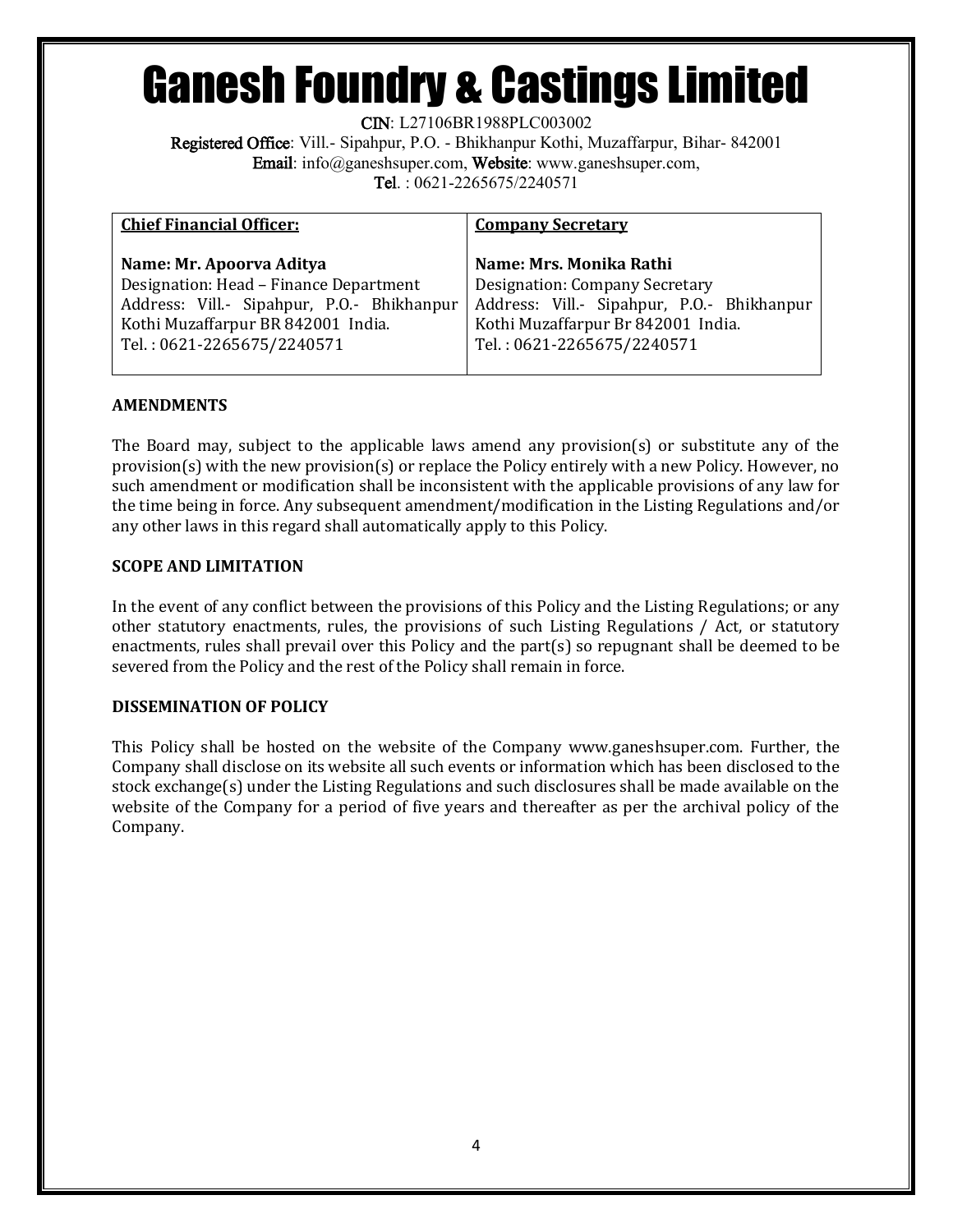CIN: L27106BR1988PLC003002

Registered Office: Vill.- Sipahpur, P.O. - Bhikhanpur Kothi, Muzaffarpur, Bihar- 842001 Email: info@ganeshsuper.com, Website: www.ganeshsuper.com, Tel. : 0621-2265675/2240571

## **ANNEXURE A**

### **EVENTS WHICH SHALL BE DISCLOSED WITHOUT ANY APPLICATION OF THE GUIDELINES FOR MATERIALITY**

1. Acquisition(s) (including agreement to acquire), Scheme of Arrangement (amalgamation/ merger/ demerger/restructuring), or sale or disposal of any unit(s), division(s) or subsidiary of the Company or any other restructuring;

Explanation. - 'Acquisition' shall mean, -

- (i) acquiring control, whether directly or indirectly; or,
- (ii) acquiring or agreeing to acquire shares or voting rights in, a company, whether directly or indirectly, such that –
	- a) the Company holds shares or voting rights aggregating to five per cent or more of the shares or voting rights in the said company, or;
	- b) there has been a change in holding from the last disclosure and such change exceeds two per cent of the total shareholding or voting rights in the said company.
- 2. Issuance or forfeiture of securities, split or consolidation of shares, buyback of securities, any restriction on transferability of securities or alteration in terms or structure of existing securities including forfeiture, reissue of forfeited securities, alteration of calls, redemption of securities etc.;
- 3. Revision in credit rating(s);
- 4. Outcome of Meetings of the Board of Directors: The Company shall disclose to the Exchange(s), within 30 minutes of the closure of the meeting, held to consider the following:
	- a) dividends and/or cash bonuses recommended or declared or the decision to pass any dividend and the date on which dividend shall be paid/dispatched;
	- b) any cancellation of dividend with reasons thereof;
	- c) the decision on buyback of securities;
	- d) the decision with respect to fund raising proposed to be undertaken;
	- e) increase in capital by issue of bonus shares through capitalization including the date on which such bonus shares shall be credited/dispatched;
	- f) re-issue of forfeited shares or securities, or the issue of shares or securities held in reserve for future issue or the creation in any form or manner of new shares or securities or any other rights, privileges or benefits to subscribe to;
	- g) short particulars of any other alterations of capital, including calls;
	- h) financial results;
	- i) decision on voluntary de-listing by the Company from stock exchange(s).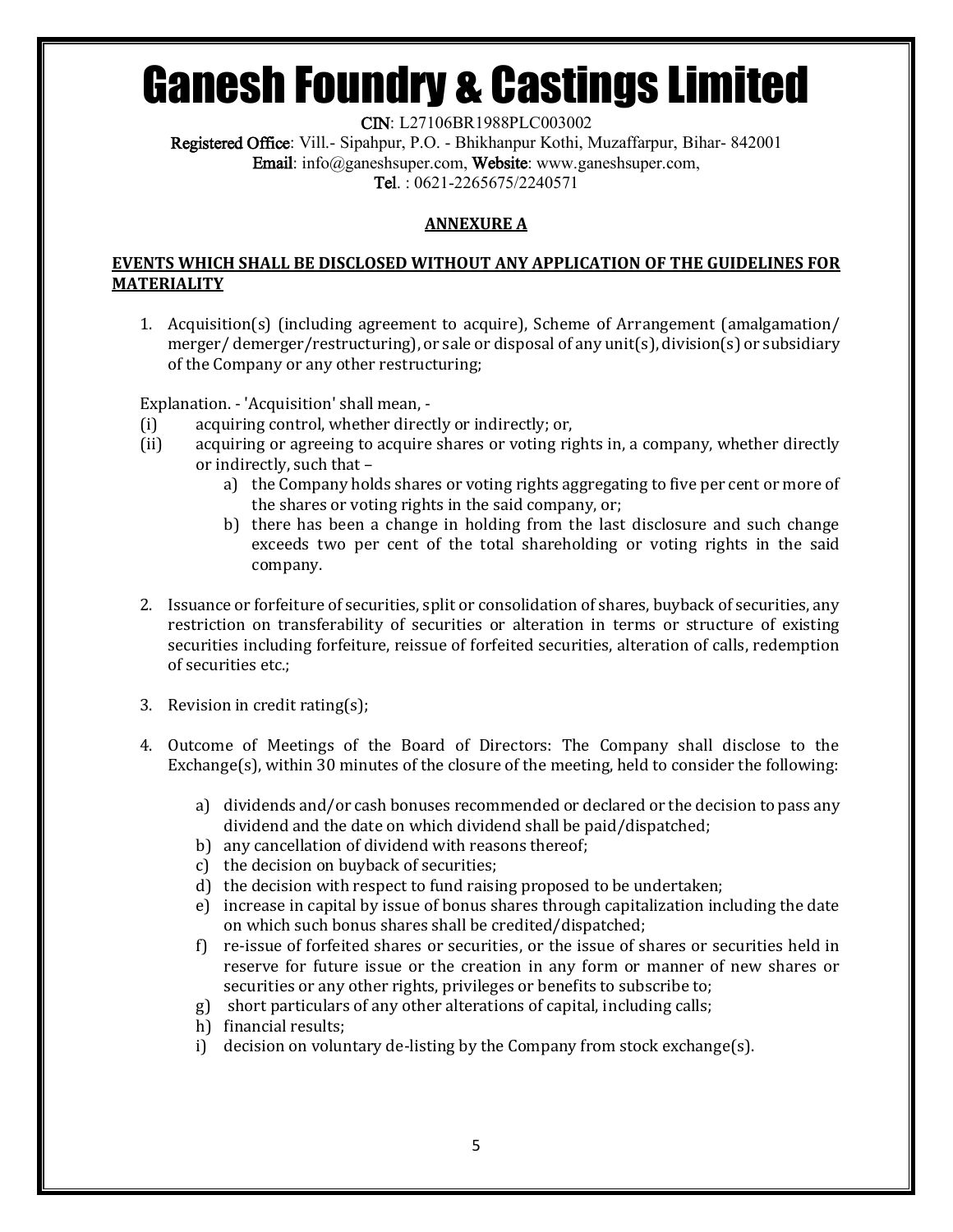CIN: L27106BR1988PLC003002 Registered Office: Vill.- Sipahpur, P.O. - Bhikhanpur Kothi, Muzaffarpur, Bihar- 842001 Email: info@ganeshsuper.com, Website: www.ganeshsuper.com, Tel. : 0621-2265675/2240571

- 5. Agreements (viz. shareholder agreement(s), joint venture agreement(s), family settlement agreement(s) (to the extent that it impacts management and control of the Company), agreement(s)/treaty(ies)/contract(s) with media companies) which are binding and not in normal course of business, revision(s) or amendment(s) and termination(s) thereof;
- 6. Fraud/defaults by Promoter or Key Managerial Personnel or by Company or arrest of Key Managerial Personnel or Promoter;
- 7. Change in Directors, Key Managerial Personnel (Managing Director, Chief Executive Officer, Chief Financial Officer, Company Secretary etc.), Auditor and Compliance Officer;

**7A. In case of resignation of the auditor of the listed entity, detailed reasons for resignation of auditor, as given by the said auditor, shall be disclosed by the listed entities to the stock exchanges as soon as possible but not later than twenty four hours of receipt of such reasons from the auditor.** 

**7B. Resignation of auditor including reasons for resignation: In case of resignation of an independent director of the listed entity, within seven days from the date of resignation, the following disclosures shall be made to the stock exchanges by the listed entities:**

- **i. Detailed reasons for the resignation of independent directors as given by the said director shall be disclosed by the listed entities to the stock exchanges.**
- **ii. The independent director shall, along with the detailed reasons, also provide a confirmation that there is no other material reasons other than those provided.**
- **iii. The confirmation as provided by the independent director above shall also be disclosed by the listed entities to the stock exchanges along with the detailed reasons as specified in sub-clause (i) above.]**
- 8. Appointment or discontinuation of share transfer agent;
- 9. Corporate debt restructuring;
- 10. One-time settlement with a bank;
- 11. Reference to BIFR and winding-up petition filed by any party /creditors;
- 12. Issuance of Notices, call letters, resolutions and circulars sent to shareholders, debenture holders or creditors or any class of them or advertised in the media by the Company;
- 13. Proceedings of Annual and Extra-ordinary General Meetings of the Company;
- 14. Amendments to Memorandum and Articles of Association of Company, in brief;
- 15. Schedule of Analyst or institutional investor meet and presentations on financial results made by the Company to analysts or institutional investors;
- 16. Re-classification of Promoter as Public Shareholder.
- 17. The following events in relation to the corporate insolvency resolution process (CIRP) of a listed corporate debtor under the Insolvency Code:
- a) Filing of application by the corporate applicant for initiation of CIRP, also specifying the amount of default;
- b) Filing of application by financial creditors for initiation of CIRP against the corporate debtor, also specifying the amount of default;
- c) Admission of application by the Tribunal, along with amount of default or rejection or withdrawal, as applicable ;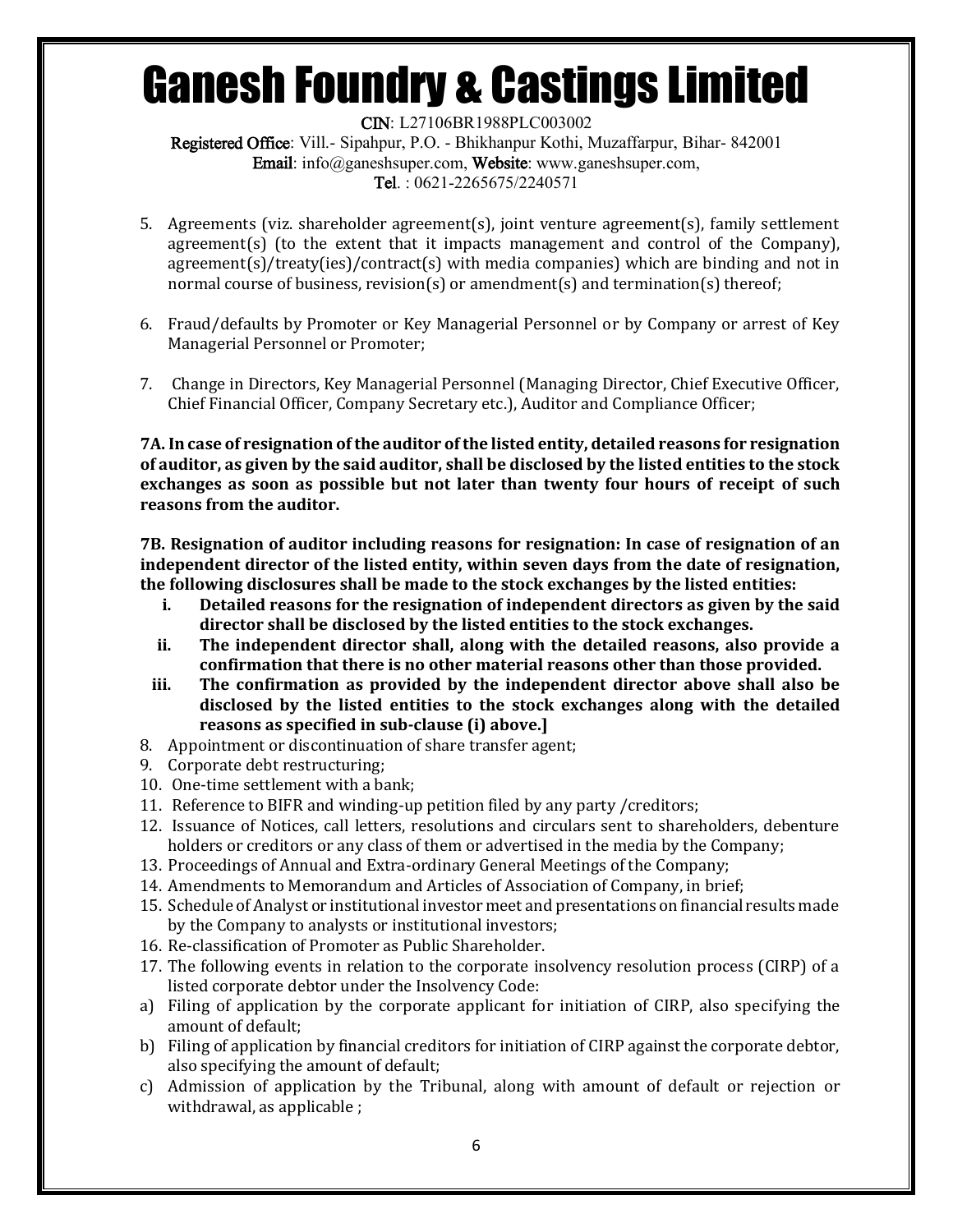CIN: L27106BR1988PLC003002

Registered Office: Vill.- Sipahpur, P.O. - Bhikhanpur Kothi, Muzaffarpur, Bihar- 842001

Email: info@ganeshsuper.com, Website: www.ganeshsuper.com,

Tel. : 0621-2265675/2240571

- d) Public announcement made pursuant to order passed by the Tribunal under section 13 of Insolvency Code;
- e) List of creditors as required to be displayed by the corporate debtor under regulation 13(2)(c) of the IBBI (Insolvency Resolution Process for Corporate Persons) Regulations, 2016;
- f) Appointment/ Replacement of the Resolution Professional;
- g) Prior or post-facto intimation of the meetings of Committee of Creditors;
- h) Brief particulars of invitation of resolution plans under section 25(2)(h) of Insolvency Code in the Form specified under regulation 36A(5) of the IBBI (Insolvency Resolution Process for Corporate Persons) Regulations, 2016;
- i) Number of resolution plans received by Resolution Professional;
- j) Filing of resolution plan with the Tribunal;
- k) Approval of resolution plan by the Tribunal or rejection, if applicable;
- l) Salient features, not involving commercial secrets, of the resolution plan approved by the Tribunal, in such form as may be specified;
- m) Any other material information not involving commercial secrets.]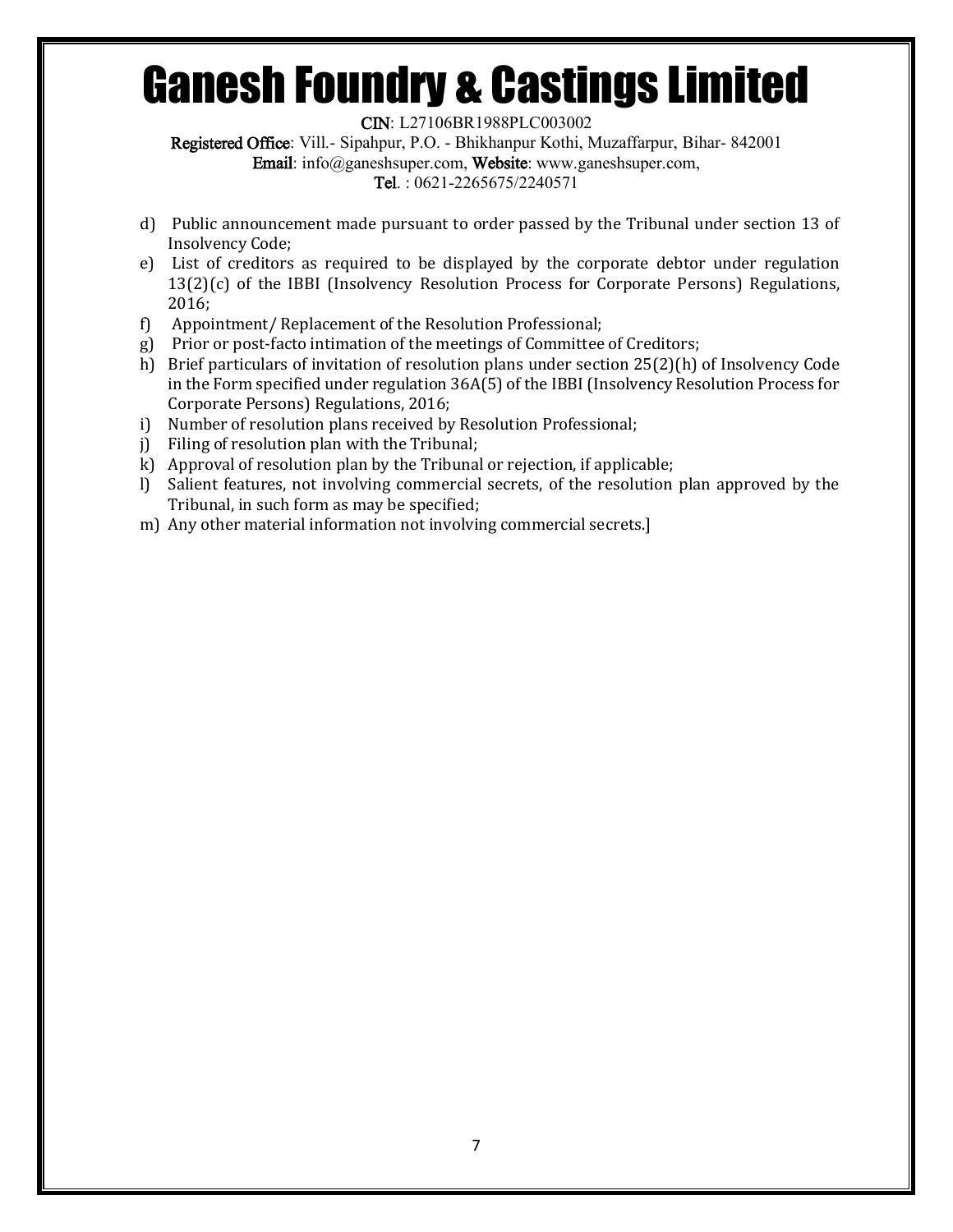CIN: L27106BR1988PLC003002 Registered Office: Vill.- Sipahpur, P.O. - Bhikhanpur Kothi, Muzaffarpur, Bihar- 842001 Email: info@ganeshsuper.com, Website: www.ganeshsuper.com, Tel. : 0621-2265675/2240571

#### **ANNEXURE B**

### **ILLUSTRATIVE LIST OF EVENTS WHICH SHALL BE DISCLOSED UPON APPLICATION OF THE GUIDELINES FOR MATERIALITY**

- 1. Commencement or any postponement in the date of commencement of commercial production or commercial operations of any unit/division;
- 2. Change in the general character or nature of business brought about by arrangements for strategic, technical, manufacturing, or marketing tie-up, adoption of new lines of business or closure of operations of any unit/division (entirety or piecemeal);
- 3. Capacity addition or product launch;
- 4. Awarding, bagging/ receiving, amendment or termination of awarded/bagged orders/contracts not in the normal course of business;
- 5. Agreements (viz. loan agreement(s) (as a borrower) or any other agreement(s) which are binding and not in normal course of business) and revision(s) or amendment(s) or termination(s) thereof;
- 6. Disruption of operations of any one or more units or division of the Company due to natural calamity (earthquake, flood, fire etc.), force majeure or events such as strikes, lockouts etc.;
- 7. Effect(s) arising out of change in the regulatory framework applicable to the Company;
- 8. Litigation(s) / dispute(s) / regulatory action(s) with impact;
- 9. Fraud/defaults etc. by directors (other than key managerial personnel) or employees of Company;
- 10. Options to purchase securities including any ESOP/ESPS Scheme;
- 11. Giving of guarantees or indemnity or becoming a surety for any third party;
- 12. Granting, withdrawal, surrender, cancellation or suspension of key licenses or regulatory approvals;
- 13. Any other information/event viz. major development that is likely to affect business, e.g. emergence of new technologies, expiry of patents, any change of accounting policy that may have a significant impact on the accounts, etc. and brief details thereof and any other information which is exclusively known to the Company which may be necessary to enable the holders of securities of the Company to appraise its position and to avoid the establishment of a false market in such securities.